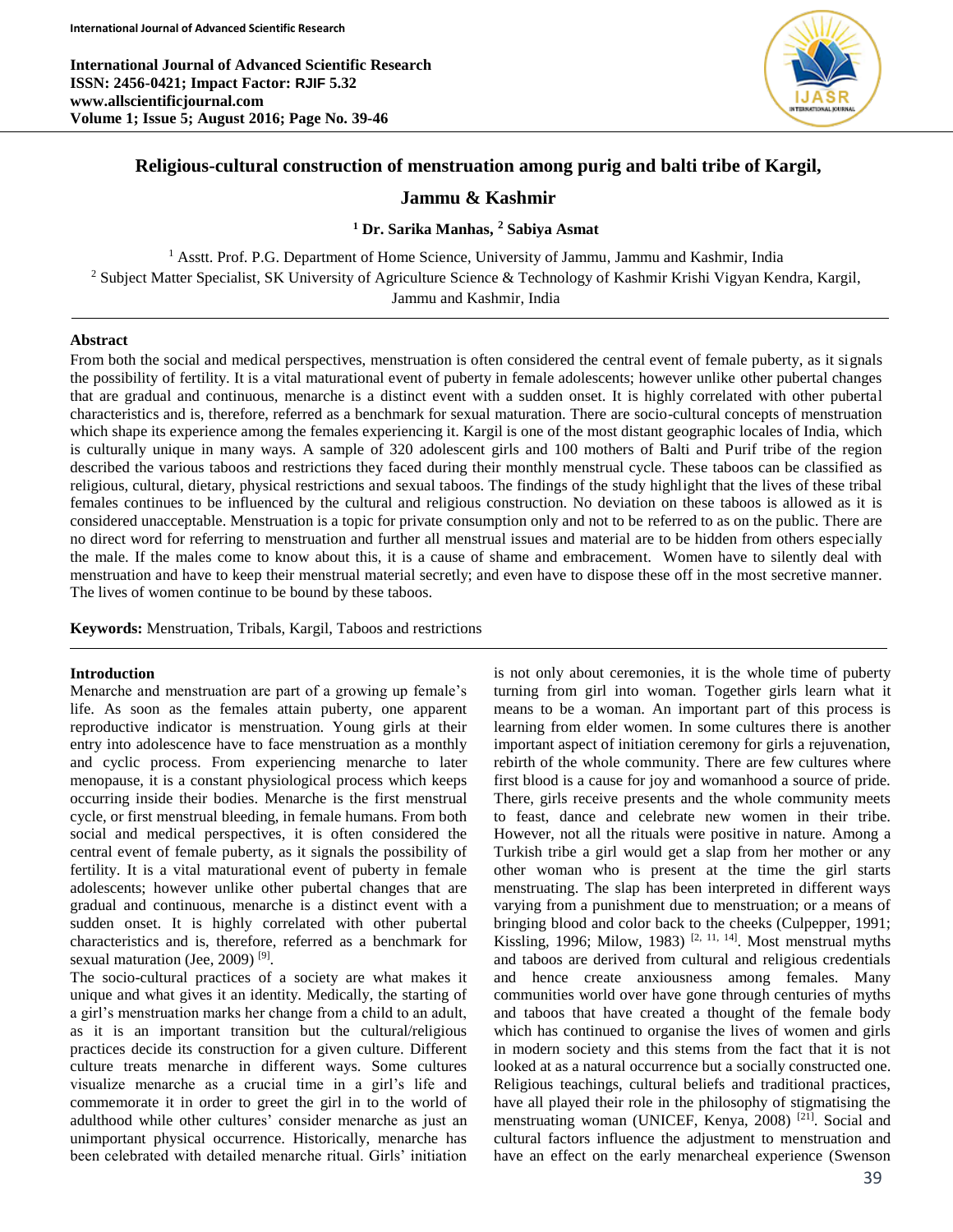#### **International Journal of Advanced Scientific Research**

and Haven, 1987) <sup>[19]</sup>. Ten (2007) <sup>[20]</sup>. Kumar & Srivastava  $(2011)$  <sup>[12]</sup> reported that when women and girls are menstruating their mobility and behaviour are restricted or controlled, due to myths, misconceptions, superstitions and cultural and/or religious taboos. The myths and taboos make the menstrual experience worse for girls and they tend to lose their self-esteem further, limiting their full participation in educative, cultural and religious activities. Its indeed true that many of the females hinted at loathing being born female because of menstruation, especially when an accident like leaking of menstrual blood on clothes and letting out their 'secret', while males were not bothered by such embarrassing experiences. When school/college going girls go through such experiences they lose the courage to go on with their studies because they feel that life is being unfair to them. Globally, menstruating women are usually considered impure and unclean. Even though this cultural belief was not based in logic or science, it persists, continuing to be harmful for women and society in general. As menstruation is a normal physical process, from a healthcare perspective, it should be considered normal; women experiencing menstruation have the right to be treated as normal (Devcota, 2011)<sup>[4]</sup>.

Historically, menstruation has, and continues to be used as justification for preventing girls and women from fully participating in public life, justifying control over their activities in the public arena in general and over their sexuality in particular. The view that monthly bleeding is a biological defect or a divine curse renders itself appropriately to a social system in which men control women's behaviour in a patriarchal regime that often 'subject women's bodies to more control than men's' (Shilling, 1993).

Many women in different parts of the world are treated badly just because she is menstruating and various studies have proved this. Almost always, there are social norms or unwritten rules and practices about managing menstruation and interacting with menstruating women. Some of these are helpful but others have potentially harmful implications. For example, in some cultures, women and girls are told that during their menstrual cycle they should not bathe (or they will become infertile), touch a cow (or it will become infertile), look in a mirror (or it will lose its brightness), or touch a plant (or it will die) (House *et al*. 2012) [8]. In Western Nepal, women status is lower than a dog's, because she is menstruating. Menstruation is dirty, and a menstruating girl is a powerful, polluting thing, a thing to be feared and shunned (Rose, 2014). Muslims in Malawi believed that women's reproductive blood was very dangerous. In Afghanistan menstruating girls and women are also prevented from sleeping next to other family members. In rural Kenya women on their periods are not even considered fit to go into a goats den or walk near livestock, and are not allowed to eat their meat or drink their milk  $(SOS, 2014)$  [18]. A recent study conducted by Diksha  $(2014)$ <sup>[5]</sup> reported that majority of women themselves believe that a menstruating woman in India is impure and can contaminate anything she touches. It was important to note that most of the people interviewed were not from villages, but urban Indian cities such as Delhi, Mumbai, Chennai, Kolkata, Bangalore and Hyderabad. All these reproductive-bleeding events had to be cleansed by ritual bathing before a woman could safely resume full social and spiritual life (Zulu, 2001) [22] .

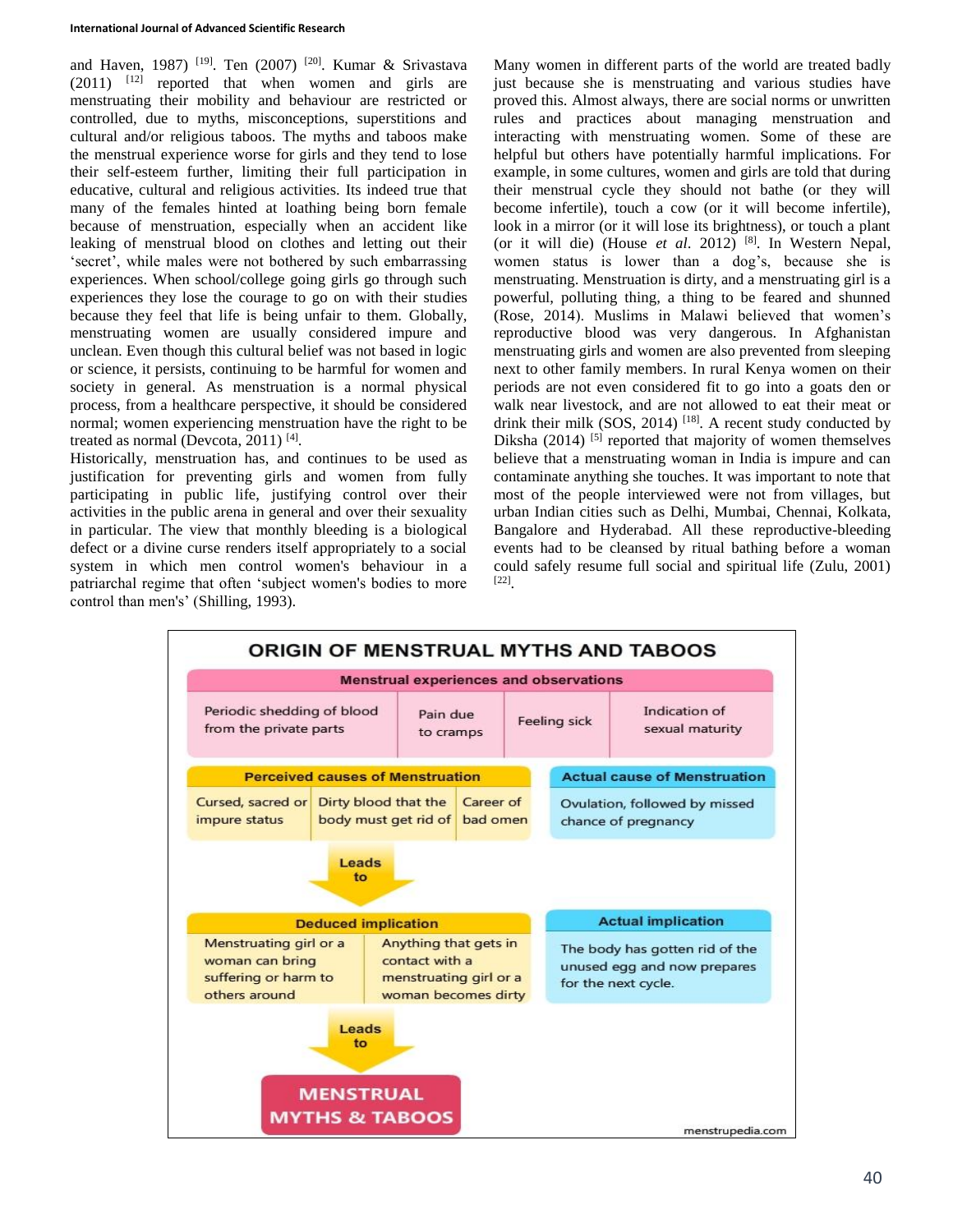#### **International Journal of Advanced Scientific Research**

*Keeping all the aforementioned data in mind, the current account endeavours to study some of the common menstrual beliefs and taboos faced by the females of Purig and Balti tribe of Kargil. Ladakh is divided into two main districts Leh and Kargil. Kargil District is situated at a distance of 205 Kms from Srinagar and 230 Kms from Leh. Kargil district comprises of nine blocks namely Sankoo, Chiktan, Shargol, Tesuru, G.M Pure, Zanskar, Drass, and Kargil. Presently there are around 157 villages in Kargil, out of which only 97 villages are electrified. The population of the district stands around 1, 23,000 of which 99% belong to Scheduled Tribe (Tourism department, Kargil). The main tribes in the area include Brogpas, Baltis, Purig, Shinas and Bodh (kargil.gov.in, 2010).* 

### **Purig Tribe**

Much of present day Kargil district was once known as Purig. The name 'Purig' means 'tube' and refers to the tubular valleys that make up the inhabited parts of the region, Currently, the region called purig included the areas around Kargil town, the Suru Valley, Shakar Chiktan, Pashkyum, Bodh Kharbu and Mulbekh (Tourism Department Kargil, 2011)

#### **Balti Tribe**

The Balti is an ethnic group of Tibetan descent with some Dardic admixture, who live in the Gilgit–Baltistan region of Pakistan. In addition, smaller populations also exist intensively in the village of Hardas, Kaksar and shiliktsey of Kargil district, Jammu & Kashmir, India. The Balti language belongs to the Tibetan language family and is a sub-dialect of Ladakhi. Balti, Ladakhi and Purig are mutually intelligible (Rizvi, 2009) [17] .

Menstruation among Purig and Balti tribe of Kargil is masked/marred by a number of belief, myths and taboos. A sample of 320 adolescent girls and 100 mothers described the various taboos and restrictions they faced during their monthly menstrual cycle. Broadly speaking the married and unmarried menstruating females of the selected tribes of Kargil faced the following taboos:

- 1. Religious taboos
- 2. Cultural taboos
- 3. Physical restriction/hygiene related taboos
- 4. Dietary taboo/preferences
- 5. Sexual taboos



Researches have proven that in many cultures a menstruating women's status is extremely poor and such females tend to face humiliation and many unscientific taboos and restrictions. Females in Kargil also face many socio cultural restrictions and taboos.

## **1) Religious Taboos / Restrictions Related to Menstruation**

Purig and Balti tribe from which the sample was selected are followers of Islam; hence all sample females are Muslim by religion. These females are further found to diligently follow Islamic rules and regulation during menstruation. Likewise other Muslim dominated parts of the world, Muslim females of Kargil District too followed some taboo or restriction. As per observations of Islamic laws these menstruating women are

seen as unclean and polluted. A study conducted in Kenya by UNICEF  $(2008)$ <sup>[21]</sup> reported that in Islam, a menstruating woman is considered vulnerable and polluted; therefore she could not pray, fast, or have sexual intercourse. Menstrual blood was najis (polluted), haram (very dirty), just as is the case of all other forms of blood, excrement, and reproductive fluids. In some Islamic traditions the jinn (evil spirit) is believed to be strongly attracted to menstrual blood. For these believers, anyone who sees or touches menstrual blood is ritually impure and vulnerable to malevolent spirits, and dire consequences are bound to occur. Blanchet (1987) [1] had also reported that in Bangladesh, menstrual blood is seen as the greatest of all pollution. Menstruating women must stay inside as much as possible; they are not allowed to prepare food or to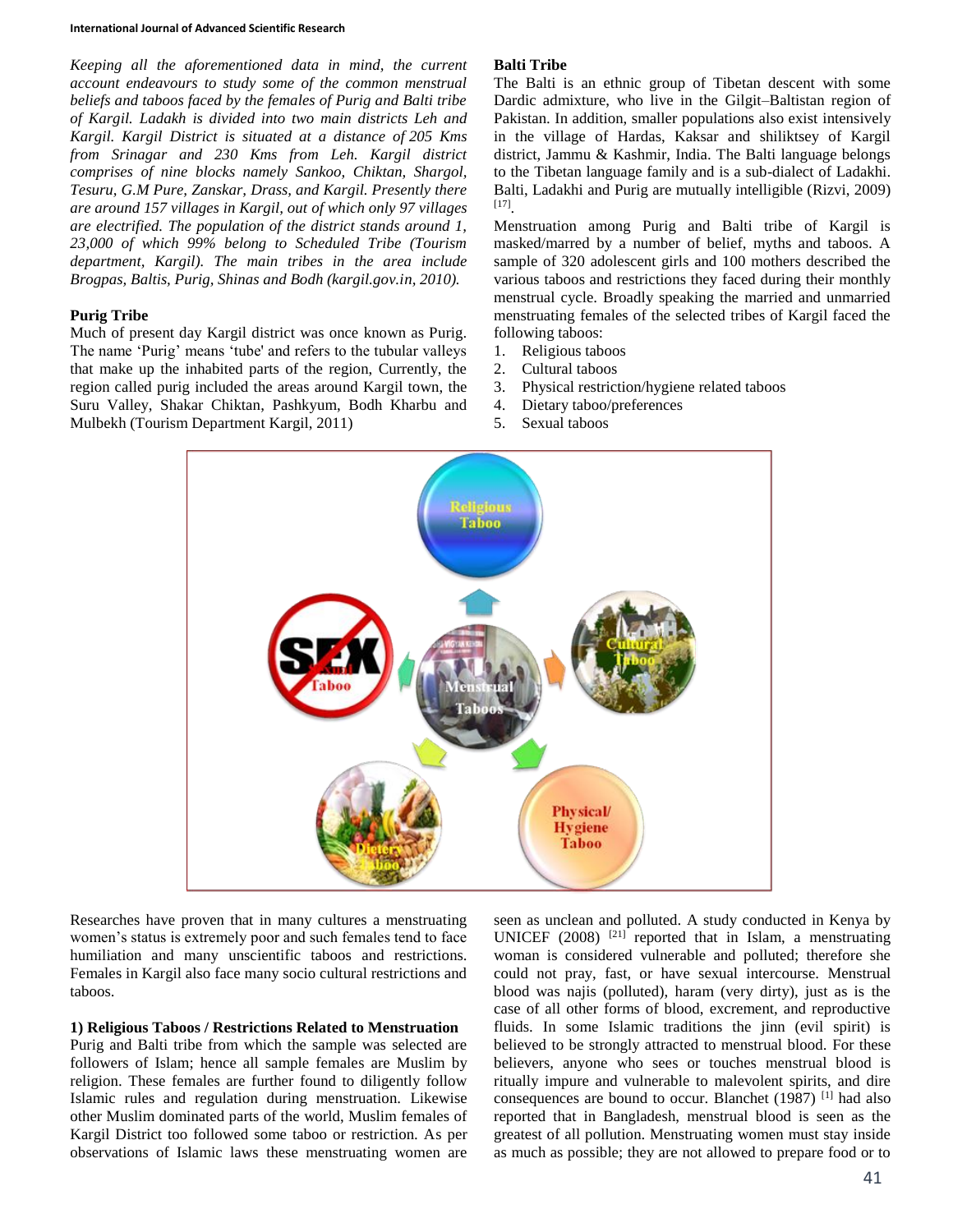work in the rice fields. Sex (and sharing a bed with their partner) and praying or reading the Quran are prohibited during this period. Pednekar (2010) [16] also found that in India menstruating Muslim women in the most conservative of families are restricted from praying, touching the Quran, and must take a holy bath on the seventh day to purify their body.

The results of the present study reveal that, when the sample respondents were asked about the taboo/s or restriction/s which they faced during menstruation, all the respondents commonly stated that, they had to follow the various religious taboos/restrictions during menstruation. All menstruating females irrespective of their age or marital status had to completely follow these and there was no escape from these religious practices. Being a follower of Islam one has to follow all these religious practices otherwise one will not be considered as Muslim. Condemnation or disapproval of these practices is equivalent to a great sin. There was no scope of questioning these beliefs and hence they were followed sincerely from generation to generation. The religious taboos followed by the Purig and Balti women of Kargil include

- i) Taboo /restrictions on prayers (Namaz and Quran)
- ii) Taboo /restrictions on visiting any Holy places (Mosque/Dargha)
- iii) Taboo /restrictions on observance of Roza during Ramadan
- iv) Taboo or restrictions on sexual activities during menstruation

### **i) Taboo or restrictions on prayers (Nemaz and Quran)**

According to sample Muslim respondents of Kargil, the menstruating women were not supposed to offer 5 times prayers (Nemaz), nor they could recite or touch the holy book 'Quran'. These activities were strictly prohibited and hence were followed in earnest. However, some of the females especially the elder ones reported that they could recite the contents of Holy Quran but without touching the verses (Aayat) of Quran. Further, according to them if a menstrual cycle lasts more than 10 days then it will not be considered as haiz (menstruation) but rather will be considered as 'Nafaz' in which one can perform 'Namaz', in fact Namaz becomes compulsory (Wajib).

All these rules and regulation about menstruation were enshrined in their religious book 'Resala' and 'Toffa-ul-Awam' which they followed sincerely. However, the respondents shared that during menstruation; woman is permissible to live in the home as usual and to eat and drink with the family and can even attend any social gathering. In short, she can perform all other acts of social life as an average woman. She can also continue to wear clothes that she wore during menstruation as long as there is no blood stain on them. Oche *et al* (2012)<sup>[15]</sup> also noted found that menstruating women are not allowed to read the Arab Quran but can read from the translations in other languages.

## **ii) Taboo / restrictions on visiting any holy places (Masjid, Mazar and Imam bada)**

Females of Kargil reported that they were strictly advised not to enter any Holy place during their monthly cycle. It is even recommended that a menstruating women should keep a distance of 100 meters from the Mosque since according to them menstruating women are 'impure' and 'dirty', it is believed that the shrine or Holy place will also become impure due to her presence. However, during the month of Mohram

(Matam) menstruating women can attend Mohram gathering in Imam Bada (community Hall for religious preaching) to listen the 'Khatbas' and 'Hadith' (religious stories) which are delivered by Imam/sheikh/Aagas or Molanies (female religious preachers). But at the same time cannot touch any religious article such as Tabud (imaginary coffin of 'Imam Hussain', the holy profit 'pbuh' grandson); Zulzana (a horse that display in the rally of moharam), any written or engrave verse of Quran and Alam (Islamic flag) etc. However no restriction is imposed on the presence of menstruating female such as Eid -ul-Adha or Eid -ul-Fitr. She can participate fully in such activities as per her desires. The practice of not entering the holy places is also commonly seen among Hindu's in India. Menstruating women irrespective of her age is not supposed to enter a temple or touch any religious article or books.

## **iii) Taboo /restrictions on observance of Roza during Ramadan**

One of the religious practices surrounding menstruation is the restriction on observance of Roza during the holy month of Ramadan. Menstruating women who have already started observing Roza during Ramadan, and then starts menstruating will have to discontinue the same. If she wants to complete the left over or missed fast then she may fast later during the year to make up these lost days. In general such women are not allowed to offer any prayers during menstruation because of the belief that prayers from an impure person have no outcome or reimbursement. As explained earlier if a period last more than 10 days then it will not be considered as haze (menstruation) it will be considered as nafaz in which one can keep the fast (Roza) in fact Fast becomes compulsory (wajib) by following the same condition at the time of performing Namaz as stated in previous section.

Most of the women further elaborated by saying that "we don't know why menstruation blood is considered as impure and why we can't offer prayers during menstruation but our religious preachers that is, the Sheikh and Aaga and the elders women of our family guided us by saying that it was directed and commanded by our Allah and written in our holy book Quran and religious book Tofa-tul-Awam or Resala and we all have to follow our Allah's command as we believe in Islam".

In order to reinstate her in the religious context or for her to be considered religiously acceptable, two conditions are laid down:

- a. Menstrual blood should stops.
- b. The woman is obligatory to perform a purifying or spiritual bath called as 'Ghusl'. At the end of her menstrual cycle usually on the 7<sup>th</sup> day of her period a women by reciting prayers (dua) known as Ghusl -e- haiz and undertakes a 'Ghusl' which also includes washing the entire body, that is from the head to toe. No part of the body should remain dry; the water should touch every parts of the body. If the woman is wearing nail paint during periods it should be removed first before bathing otherwise Ghusul will not be accepted as per Islamic law because nail paint protects the nails to touch water properly. The Resala (Islamic Book) has complete reference to the details of this 'Ghusal -e- Haiz'. This physical purification allows her to resume prayer and fasting. After bathing, she can apply henna to her hands, feet and hair, if she wants. Some of the elder females of tribal communities of Kargil remarked that Islam doesn't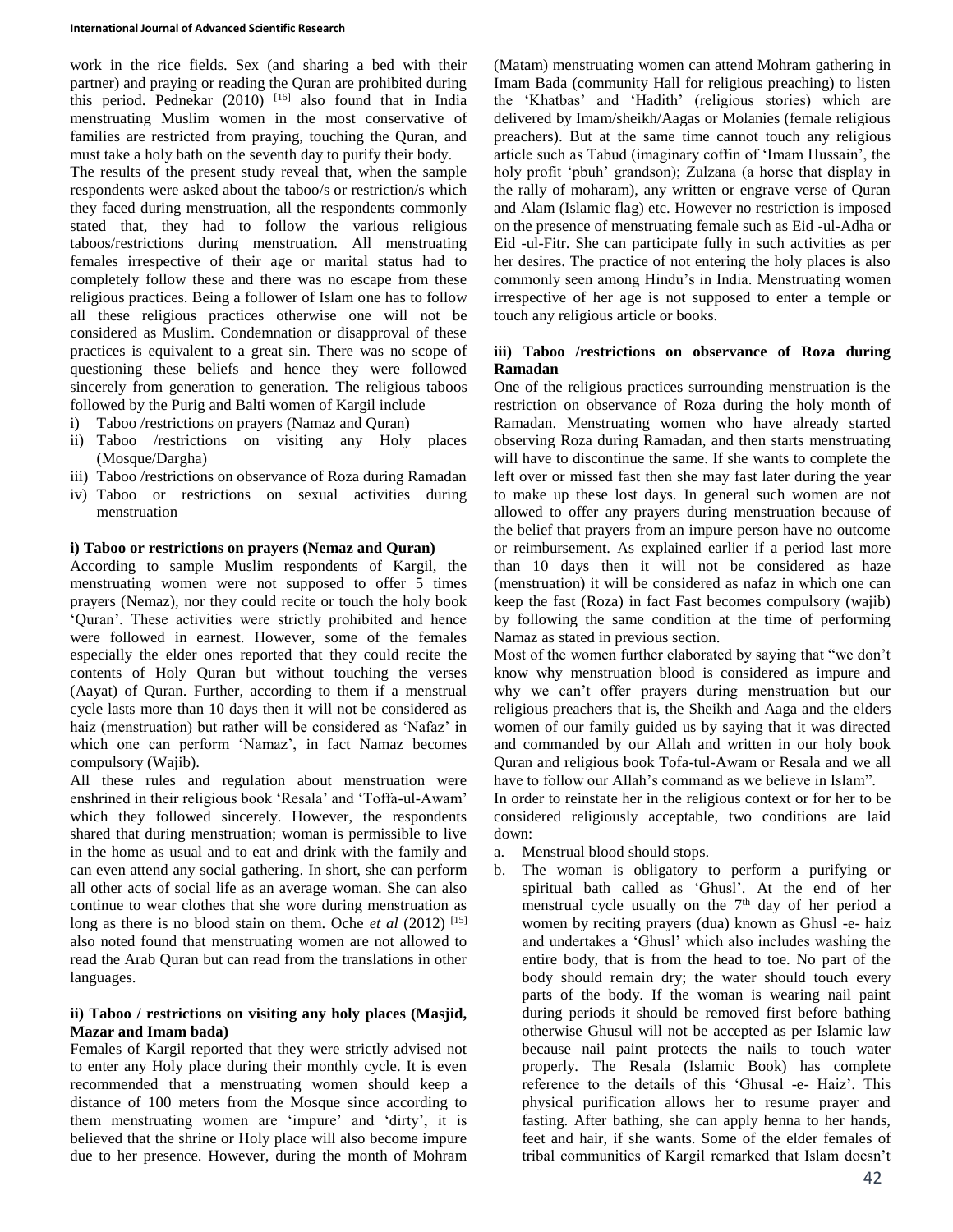believe in physically taxing a menstruating female with fasts and praying. In order to give relief to already weak and vulnerable women, Islam prohibits observance of Roza during the menstrual cycle.

## **iv) Taboo or restrictions on sexual activities during menstruation**

All the participants claimed that, since they were followers of Islam, sexual intercourse of a wife with her husband is strictly prohibited during her menstrual cycle. However, Islam allowed the man to eat, sit and lead a normal life with his menstruating wife. The only thing he is not allowed to do is to have sexual intercourse with her for seven days (beginning when the bleeding starts). These laws are derived from the Holy Qur'an (2:222). The Qur'an clearly states the reason for this prohibition, which is that menstruation, is adha (a harmful thing). Allah says: "They ask thee concerning women's courses. Say: They are hurt and polluted, so keep away from women in their courses, and do not approach them until they are clean. But when they have purified themselves, ye may approach them in any manner, time, or place ordained for you by Allah. For Allah loves those who turn to Him constantly and He loves those who keep themselves pure and clean." Ayah: 222 Chapter 2 Baqara. "Your wives are as a tilth unto you; so approach your tilth when or how ye will; but do some good act for your souls beforehand; and fear Allah. And know that ye are to meet Him (in the Hereafter), and give (these) good tidings to those who believe. Verse 223." The Quran. The respondents further illustrated that according to their religious belief, if a woman gets involved in sexual intercourse during menstruation and conceives, and then the child will not be accepted as legitimate child in the society as per religion. A menstruating woman hence again is visualized as unclean and polluted, so distance from her has to be maintained by her husband.

Islam acknowledges the other harmful effects, for women as well as men: "Say: It is an adha (a harmful thing for a husband to have a sexual intercourse with his wife while she is having her menses), so let women alone at such time and go not in unto them till they are cleansed." (Al-Baqarah: 222).

*The aforementioned account on the religious taboos imposed on menstruating females reveals that among both Purig and Balti tribes of Kargil, strict religious ethics related to menstruation are available. Islamic laws have strict does and don'ts related to menstruation, which are unquestioningly accepted by all females, there is no scope of deviation or even questioning the authenticity of the religious claims. Females of all ages have to necessarily follow these religious restrictions. Menstrual blood is considered impure and dirty and hence the menstruating female is also considered to be polluted. Based on this conceptualization menstruating women/girl cannot touch this Holy book, couldn't enter the holy places and couldn't observe Roza's. However, she can recite the verse of Holy Quran if known to her by heart; she could participate in receiving religious summons and could also complete her Rozas during other times across the year. This highlights that even though there are many religious restrictions among the females of argil but at the same time there are alternatives offered as well within the religious framework itself.*

## **2) Cultural Taboos/ Restrictions during Menstruation**

Even though culture and religion are two elements which are

highly correlated with each other, however, there are many practices which may continue to be followed for reasons other than religion. Females of Kargil district faced some restrictions/taboos owing to cultural factors which exist without a direct religious base. These practices related to menarche and menstruation are discussed as follows:

Most women who follow cultural restrictions were not concerned with modern scientific outlook, it is neither written in any of their book nor they were sure that these practices are scientific in nature, but still they were following these practices because they were told to do so by the elder females of their families and the trend keeps on continuing from generation to generation. Probably because these are followed since long therefore these had become part and parcel of the social system. Even though there was no any strict punishment to the female not following these but these are associated with social stigma. It is considered as a matter of shame and embarrassment in the society if one does not follow these cultural taboos. Even if girl/woman is suspicious about the authenticity or applicability of these taboos, they continue to follows these because it was a symbol of social conformity and social acceptance. Many of these cultural practices and taboos do not have any scientific base to its credit nor is there any religious reference to these but the taboos continues to be passed from one generation to another. Majority of the sample adolescent girls reported that they partially followed most of these cultural taboos/restrictions as they didn't find any logic behind in these restrictions. Majority of young girls secretly disclosed that they didn't let their elder females to know that they are not following the culture taboos/restriction. As per their own personal choice they indulged in bathing, eating and not avoiding of certain foods, disposals of used materials etc. When their mothers and grandmothers found their girls following these cultural taboos/restrictions they sometime got angry but on other occasion, didn't strictly instruct them to fallow these choice.

Since many of these cultural restrictions are not harmful and if a woman does not like to follow then, it is not a punishable act by the society. Common cultural taboos followed related to menstruation among tribals of Kargil district

- i) Taboos/restrictions to openly discuss about menstruation
- ii) Taboos/restrictions on buying of sanitary pads
- iii) Taboos/restrictions on public demonstration of menstruation especially in front of males

#### **i) Taboo/restrictions to openly discuss about menstruation:**

Not surprisingly, there is a strong taboo against menstruation being talked about openly in the public. Women of selected tribes of Kargil reported that "menstruation is a topic that is not be discussed openly as it is seen as a matter of shame and embarrassment". No public discussion on the matter is allowed ever. Further, talking about such issues in front of males is all the more forbidden., they also added by saying that "basically no women speaks about menstruation in front of male member ever". It was also found that all the respondents treated menstruation as a private matter and tried to keep it a secret especially from the male member of the family. In other words the state of menstruation was never acknowledged publically, it is something personal for a woman. So, young females of these tribes are socialized since their teen age years to not to discuss or mention about menstruation in front of male members. "Menstruation is one of those things you know, everyone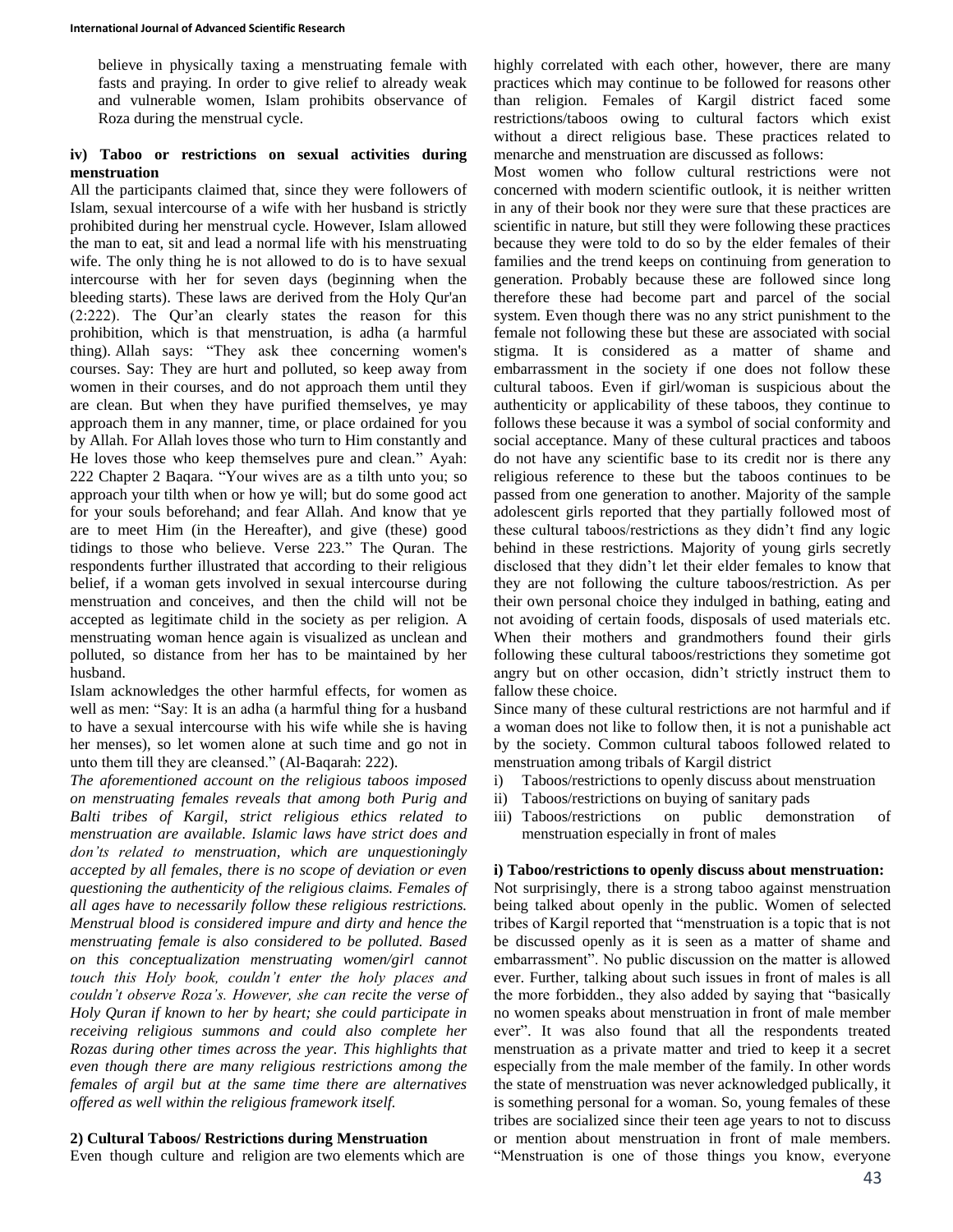knows about it but no one is allowed to talk about it. Even boys know about this and that's why most of the boys giggle and laugh during biology class when the topic of menstruation comes up" reported many young girls of Kargil.

Silence on menstruation and related issues have been maintained for long. Females experiencing this probably never had the platform to talk about such issues and they were brought up in an environment where asking questions was not welcomed, even today it is not acceptable to question the cultural beliefs and practices.

#### **ii) Taboo/restrictions on buying of sanitary pads**

In olden days there was no concept of readymade sanitary pads so the older generation had no experience of buying sanitary pads from market. When the mothers and girls respondents, who use readymade sanitary pads were asked if there is any taboo to buy sanitary pads without being seen by men other than the shopkeeper they reported that there is no taboo on this, but they mostly preferred not to buy this material from male shop owners because they felt shy and uneasy. Since there is shame associated with menstruation and it is to be hidden from males so they could never ask a male member of the family to buy sanitary towels or tampons. They mostly managed to arrange it as their own or in case of young girls their elder sisters, mother or elder female of the family arranged it for her. Nevertheless, there are also some girls who reported that they don't feel shy and uneasy to buy sanitary pads from a male shopkeeper and frankly asked the male shopkeeper for a sanitary pad. This again indicates the changing practices among the growing adolescent girls of these tribal communities.

## **iii) Taboo/restrictions on public demonstration of menstruation especially in front of males**

Similarly all the respondents across the three generation from both the tribes agreed that it is very embarrassing for a female when a man finds out that a woman is having her period. Few women explicitly said they their daughter had been told to maintain silence during their periods. If required they were told to pretend in front of male family members to be keeping Rozas during Ramadan month. Since girls of Kargil are socialized in such a way that menstruation is a hidden issue, so all the respondents thought that it is embarrassing when a man finds out that a woman is having her period whether by some accidental situation, like spoiling of dress, not praying, not going to religious places etc. In these entire situations the other females of the family helped a menstruating female in hide the matter.

*The cultural visualization of menstruation is one of a 'shameful act' that is to be dealt with only in private. The news of menstruation is never to be made public whatever the reason or situation. When females are not allowed to discuss about issues related to menstruation among themselves it is nearly unimaginable to consider the knowledge of males about it. A menstruating woman has to hide it from the eyes and knowledge of all males around her. For this if required she can lie or use disguise. Cultural taboos of the selected tribes puts a control on all females never to acknowledge or talk about it as if males come to know about it, then it would bring them embarrassment and shame. Even buying sanitary material from male shopkeeper is not acceptable. Hence, in short the results revealed that menstruation is one process surrounded by strict cultural taboo of non-disclosure and non-sharing.*

# **3) Physical Activities or Hygiene Related Taboos/ Restrictions during Menstruation**

Certain taboos related to physical hygiene were also noted among the tribals of Kargil. These are described as follows.

- i. Taboo/restrictions on applying Henna (Mehandi)
- ii. Taboo/restrictions on Bathing or swimming
- iii. Taboo/restrictions on open display of menstrual material.
- iv. Taboo/restrictions on disposal of used material in open field

#### **i) Taboo/restrictions on applying Henna (Mehandi)**

It was also found that majority of the females of Kargil were also advised against apply henna during menstruation. Culturally, applying of henna during menstruation is "Makrooh" means, if the advice or recommendation is followed then it is beneficial (Swaf) from religion point of view, but if one doesn't follow this practice then also there is no sin or loss attached. There is no religious reference point for this taboos but it was commonly believed practice of the region. The only exception to this rule was if the menstrual cycle and marriage date clash then the bride can apply henna or otherwise she has to wait for 7 days to get over with her menstrual cycle and after the customary purifying bath she can apply henna to her hands, feet and hair, if she desires. However some females of these tribes reported that there is a strict restriction on applying henna during menstruation because if one applies henna during menstruation her body is will remain impure till the colour of henna fades away. That's why they don't prefer to apply henna during periods.

#### **ii) Taboo/restrictions on Bathing or swimming**

It was also found that there was no religious taboo related to bathing during menstruation however majority of females did not prefer to take bath due to the climatic condition. The women reported that bathing during menstruation due to a harsh and cold climate of Kargil becomes quite difficult as there were always chances of back pain and abdominal pain because of use of cold water. So, the mothers and others elder females of the family advised the menstruating female not to take bath during their period. However, some females also held the belief that bathing causes stoppage of menstrual blood. This finding is in unison with a cross sectional study carried in Mansoura, Egypt by Gilanya *et al* (2005), reporting the belief that bathing during menstruation is to be avoided. It was also believed by the respondents that taking a cold shower retains blood and also causes cramps, while a hot shower would increase its flow even in summer season also. From Saudi Arabia the same study reported the widespread superstition that bathing during menstruation is painful, or it stops blood from flowing. For similar reasons older generation females of Kargil did not favour bathing during menstruation. They found it unusual and amusing to take bath during menstruation as there were no traditions of bathing during menstruation in olden times. Some older women further reported that, "now the younger generation does not like to follow this belief as this practice is not religiously connected so it becomes easy to bunk this belief. Some girls of our community like to take bath during periods in summer especially when they feel hot or unhygienic and that's too okay, it their own wish". This highlighted that with changing times bathing practices during menstruation have undergone some change at least.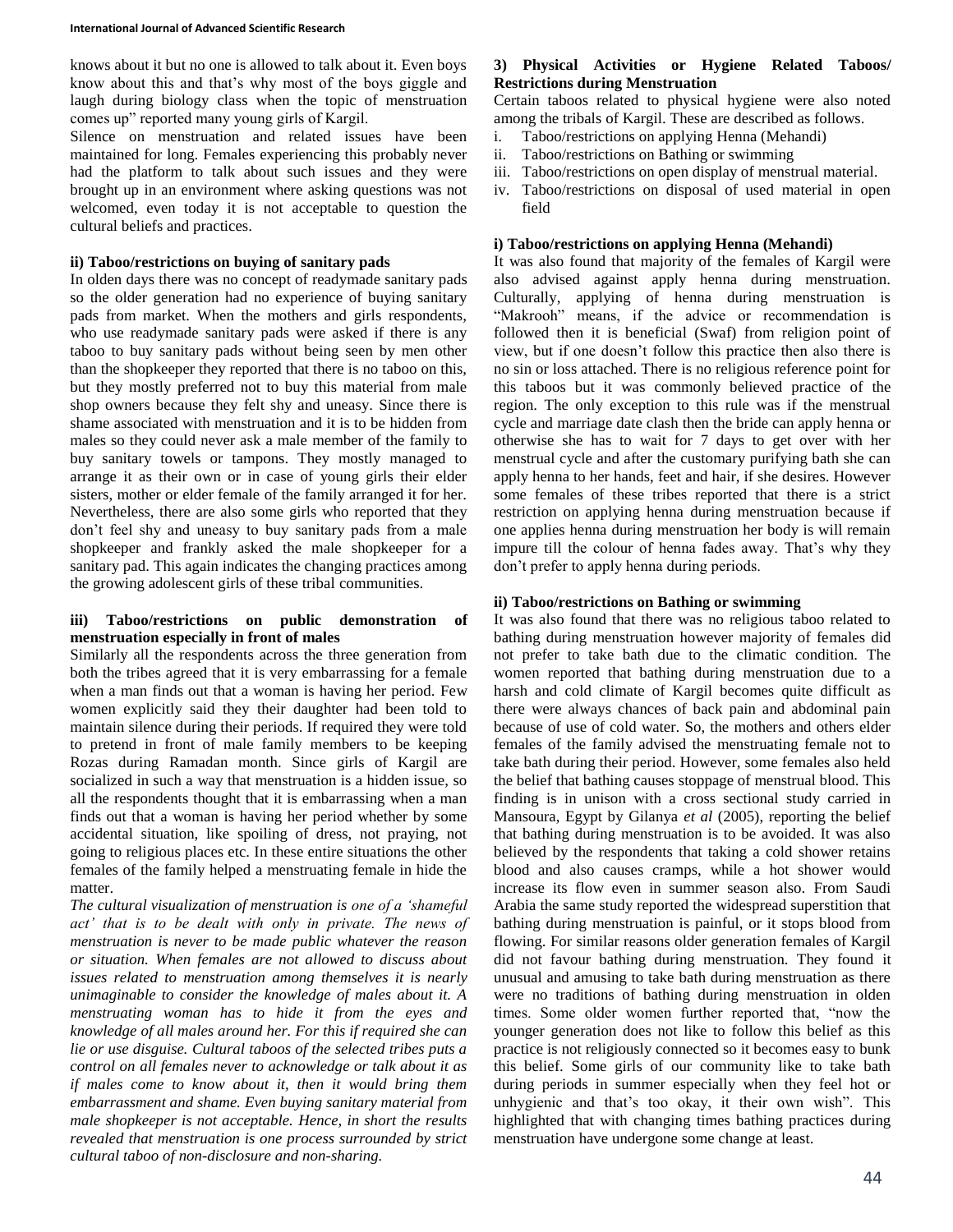## **iii) Taboo/restrictions on open display of menstrual material**

Again washing and drying of protective clothes or material in an open place is a cultural taboo therefore females always wash their menstrual stained clothes in secluded places either in the river, canal or in locked bathroom without being seen by others, in some hidden places, away from everyone's sight,

All menstruation related articles are to be hidden away. Storing of such things without being seen by others is a top most priority. The females reported that, "our mothers and sister used to say that if our father or brother sees our menstrual products specially the menstrual stained cloth, it's a big sin. Therefore sanitary protection materials are carefully hidden for this fear.

# **iv) Taboo/restrictions on disposal of used material in open field**

Taboos were also noted on the disposal of used material in open field specially without washing them properly or without burning of used material. There was a commonly held belief that if one throws the used material in the open field without washing it properly then it is equivalent to throwing of newly born illegitimate child (Nallu), it is further considered that much sin. Similarly, burning of any menstrual stained cloth or pad is also regard as great sin in Kargil, therefore if the females want to dispose off the menstrual material; they usually placed the cloth or pad under the big rock or bolder in the river so that it doesn't float in the river but rather gets decomposed under that rock. Similar restrictions are practised in other countries like in Bolivia, where girls do not discard their sanitary products by burning, because blood is an extension of themselves, so they throw them or bury them. In Nigeria, women also do not burn their sanitary materials because they believe burning causes cancers and infertility; because you therefore were destroying something from the womb (Mahon, 2010). And in Tanzania, proper disposal is required by burning because if others saw your blood, then they were able to curse you (Kivuvani, 2013) <sup>[10]</sup>. But contrary to these practices crosssectional study of Sokoto, Nigeria reported the belief that menstrual blood can attract witches who use it in black magic rituals, if not disposed of properly. Hence it is believed that used pads must be burnt Oche *et al*. (2012) [15]. However, in the two selected tribes of Kargil burning of used material wasn't practiced. It was mandatory for the females to wash the sanitary material before disposal. Probably because of this young girls even washed the readymade sanitary pads before disposing them off. Where ever the source of running water say a river or a canal were available used material was disposed there, or in other cases females would bury them in soil or place them under heavy rocks on the hills or mountains. All this as culturally taught had to be done in complete private, away from the eyes of others.

The account on the taboos/restrictions faced by the Purig and Balti women of Kargil points out that even simple activities such as bathing, applying henna, using, storage and disposal of material are also governed by several taboos. Though no religious reference to bathing was found, yet it was uncommon for menstruating females to bath according to their own wish. The concept of impurity is so closely associated with menstruation, which a female applying henna during her periods continues to remain polluted till the colour of henna fades off. Further, the construction of menstruation as secret

affair also leads it to be phenomenon not to be acknowledged publicly. All menstrual material is to be hidden from others especially the males. Even disposal of such material is to be done in complete secrecy as otherwise the female is committing a sin. These all point out to the socio-culturalconstruction of menstruation is an unclean, impure and disliked process on which heavy shadows of secrecy are to be maintained.

## **4) Dietary Taboo during Menstruation**

Avoidance of certain foods during the time of menstruation was also seen among some females of Kargil district. Females were advised or recommended by their elders to avoid sour and cold foods during periods. Majority of respondents reported that though this practice is recommended but most of them did not bother to follow this practice any longer.

No doubt that all these restrictions were implemented on all females who are menstruating but it was also found that majority of females from Kargil district were unable to give explanation behind various practices and taboos associated with menstruation. They just follow it because were asked to do so by their mothers, grandmothers, sisters and their religious preachers (Sheikh and Aagas).

## **Conclusion**

An analysis into the findings of the present study highlight that even though menstruation is an important physiological process that all healthy females undergo in their life time, yet even today it is governed by many socio cultural taboos/restrictions. Females of Purig and Balti tribe of Kargil visualize menstruation as a phenomenon determined by religious and cultural constructs. Islam has a profound role to play in constructing concepts related to menstruation. The two religious books namely 'Resala' and 'Tofa-ul-Awam'; have reference to many prohibition related to religious activities by menstruating women. Both religiously as well as culturally, menstruation is seeing as unclean and impure and a menstruating female is considered polluted. In view of this conceptualization such female is prohibited from touching the Holy Quran, entering the shrine/dargha and also restricted from observing Roza's. Further a menstruating married women is also forbidden from having any sexual relation with her husband, as it is a religious sin and unacceptable. A menstruating female can however, become pure only after the holy bath and hence can resume with any religious activity henceforth.

Within the selected tribes, menstruation is a topic for private consumption only and not to be referred to as on the public. There are no direct word for referring to menstruation and further all menstrual issues and material are to be hidden from others especially the male. If the males come to know about this, it is a cause of shame and embracement. Women have to silently deal with menstruation and have to keep their menstrual material secretly; and even have to dispose these off in the most secretive manner. This all point to the fact, that among the Muslim tribes of Kargil, menstruation is a shameful and embarrassing process which makes a woman unclean and dirty. She has to conform to these taboos because it is socially and religiously acceptable and hence no deviations are permitted what so ever.

Even the young adolescent girls receiving education continue to follow these religious and cultural practices. The basic